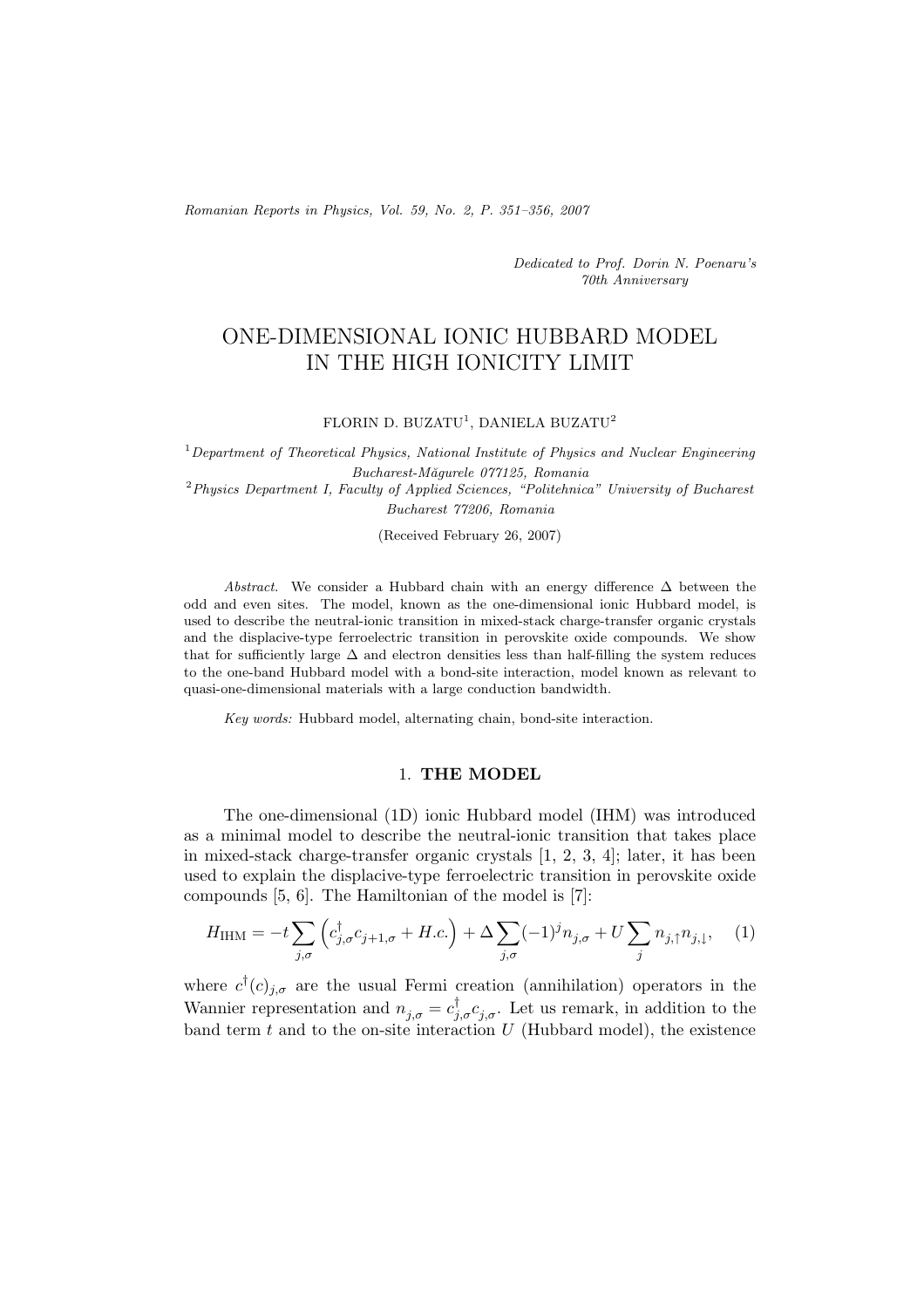of the one-particle alternating potential  $\Delta$  that changes the periodicity of the chain: the lattice constant  $a$  is equal to the double distance between two consecutive and equidistant sites, as it is shown in Fig. 1.



Fig. 1 – Schematic view of the alternating structure corresponding to the one-dimensional ionic Hubbard model.

The model has been intensively investigated only at half filling where it exhibits remarkable properties. At  $U = 0$  the system is an usual band insulator (BI) because the  $\Delta$  term determines the occurrence of a gap in the single-particle excitations and the lower band is completely filled. When  $U \ll \Delta$  the system is still a BI and a charge density wave (CDW) occurs in the ground-state (alternating double-occupied and empty sites). For  $U \gg \Delta$ (negligible gap) the system behaves like the 1D Hubbard model which is a Mott insulator (MI – occurrence of a gap in the charge excitation spectrum) with a spin density wave (SDW) in the ground-state. Consequently, a transition between the two regimes is expected at  $U \approx \Delta$ . The interest for the model renewed once with the work of Fabrizio et al. [8] that proved the existence of a *spontaneously dimerized insulating* (SDI) phase between BI and MI phases at half-filling. The SDI phase is essentially identical with the *bond charge density wave* (BCDW) state that seems to occur also in the 1D half-filled extended Hubbard Model [9].

In the present work we start from the  $U = 0$  case when the Hamiltonian given by Eq. (1) can be easily diagonalized by a canonical transformation; we get a two-band model of non-interacting electrons. The on-site interaction from Eq. (1) induces both intra- and inter-band two-particle interactions [10, 11]. However, in the high ionicity regime when  $\Delta$  is larger than U and much larger than  $t$ , and for electron concentrations less than half-filling, one can restrict the considerations to the lower band. The resulting model exhibits only on-site and bond-charge interactions, model known also as the 1D  $(t, U, X)$ -model and used to describe electronic properties of conducting polymers [12]. The 2D version of the  $(t, U, X)$ -model was proposed to describe the hole superconductivity mechanism [13].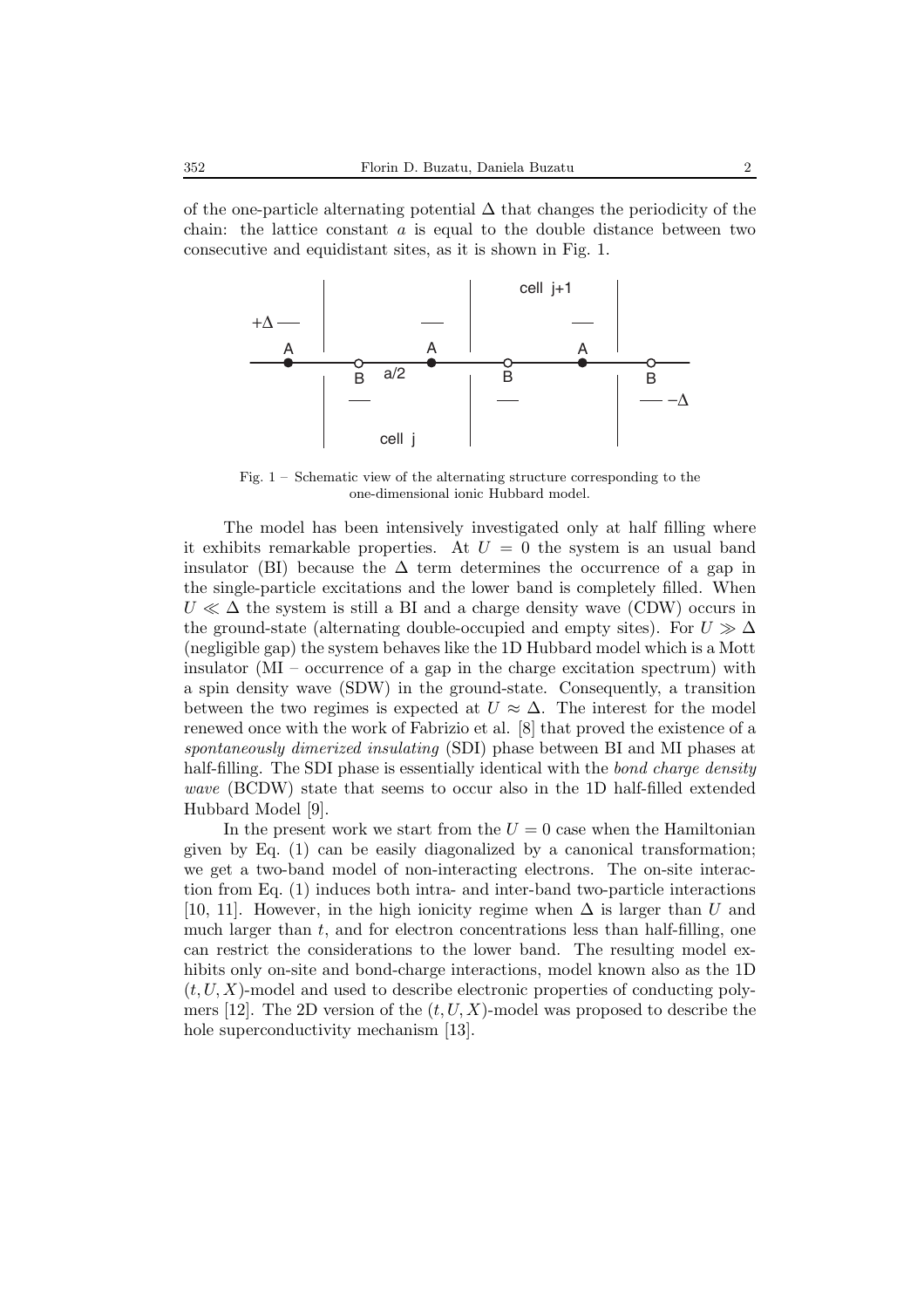### 2. **THE CANONICAL TRANSFORMATION**

In order to put in evidence the alternating structure of the system, let us denote, as in Fig. 1, the even sites by A and the odd sites by B; the Fermi operators  $c_{2j,\sigma}$  from Eq. (1) will be consequently denoted by  $a_{j,\sigma}$  and the  $c_{2j+1,\sigma}$  operators by  $b_{j,\sigma}$ .

The Hamiltonian corresponding to the first two terms from Eq. (1) can be easily diagonalized. At first we pass from the Wannier representation to the Bloch representation

$$
H_0 = -2t \sum_{k,\sigma} \cos \frac{ak}{2} \left( e^{-iak/2} a_{k,\sigma}^\dagger b_{k,\sigma} + \text{H.c.} \right) + \Delta \sum_{k,\sigma} \left( a_{k,\sigma}^\dagger a_{k,\sigma} - b_{k,\sigma}^\dagger b_{k,\sigma} \right) (2)
$$

and then we apply the following canonical transformation [10, 11]

$$
\begin{cases}\na_k = A(k)e^{-iak/2}c_{k,\sigma}^{(1)} + B(k)c_{k,\sigma}^{(2)} \\
b_k = B(k)c_{k,\sigma}^{(1)} - A(k)e^{iak/2}c_{k,\sigma}^{(2)},\n\end{cases}
$$
\n(3)

where

$$
\begin{cases}\nA(k) = \frac{1}{\sqrt{2}} \left[ 1 + \frac{\Delta}{\varepsilon(k)} \right]^{\frac{1}{2}} \\
B(k) = \frac{1}{\sqrt{2}} \left[ 1 - \frac{\Delta}{\varepsilon(k)} \right]^{\frac{1}{2}}\n\end{cases} (4)
$$

and

$$
\varepsilon(k) = -\sqrt{\Delta^2 + 4t^2 \cos^2(ak/2)}.
$$
\n(5)

Eq. (2) becomes then

$$
H_0 = \sum_{\alpha;k,\sigma} (-1)^{\alpha-1} \varepsilon(k) c_{k,\sigma}^{(\alpha)\dagger} c_{k,\sigma}^{(\alpha)}, \quad \alpha = 1,2 \tag{6}
$$

and we get thus the two-band model represented in Fig. 2.

The last term in Eq. (2) introduces in the above representation both intra- and inter-band two-particle interactions. For example, the interaction induced by  $U$  in the lower band is [10, 11]

$$
H_1 = \frac{1}{2N} \sum_{k_1 = 4;\sigma} \delta_{k_1 + k_2, k_3 + k_4} V(k_1, \dots, k_4) c_{k_1, \sigma}^\dagger c_{k_2, -\sigma}^\dagger c_{k_3, -\sigma} c_{k_3, \sigma}, \tag{7}
$$

with

$$
V = U \left[ \prod_{i=1}^{4} B(k_i) \pm \prod_{i=1}^{4} A(k_i) \right].
$$
 (8)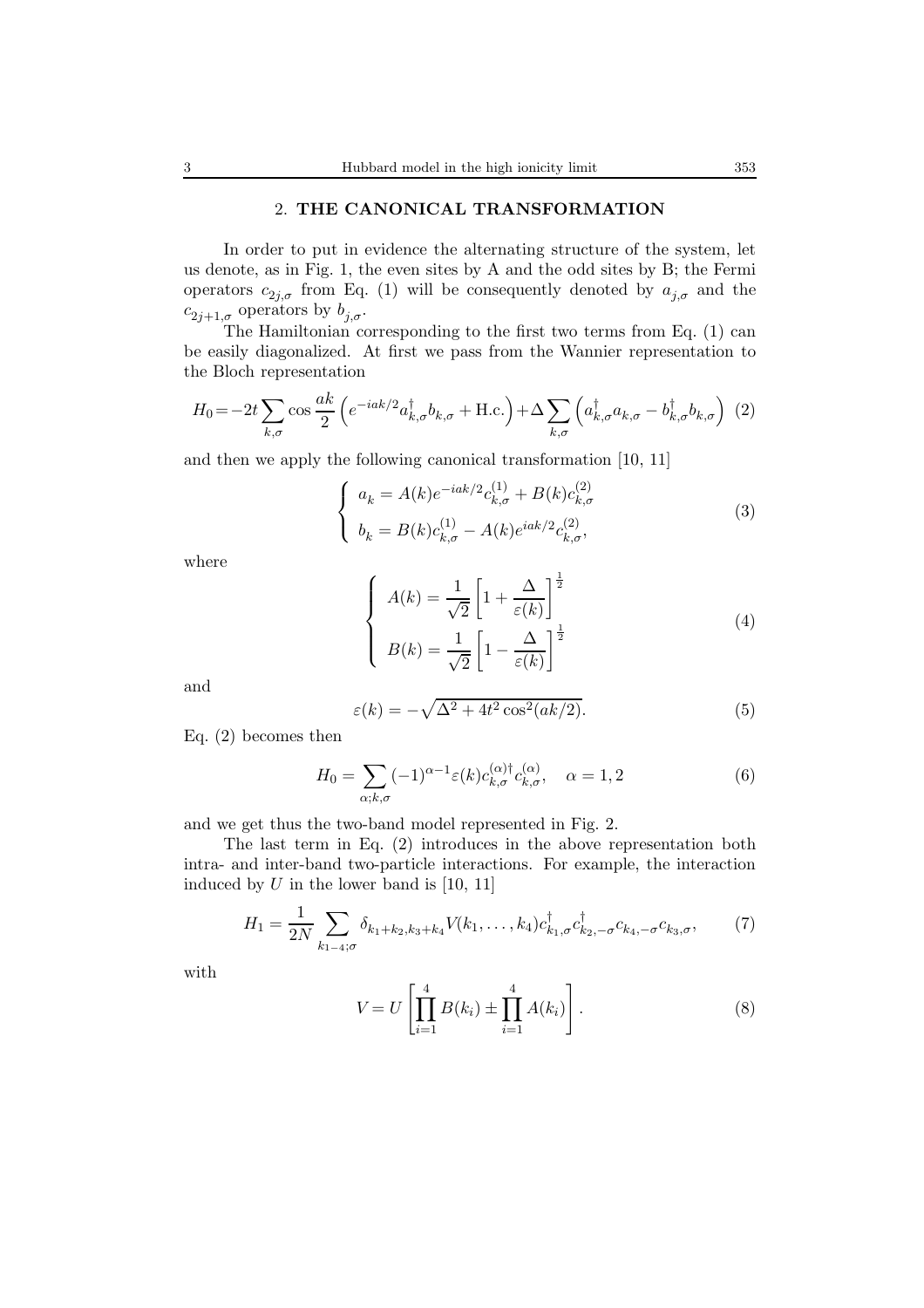

Fig. 2 – The two-band model corresponding to the one-dimensional ionic Hubbard model at  $U = 0$ .

# 3. **THE HIGH IONICITY REGIME**

We consider now the case when the gap parameter  $\Delta$  is larger than the Hubbard constant  $U$  and much larger than the bandwidth parameter  $t$ , i.e.,

$$
|U|/\Delta < 1, \quad t^2/\Delta^2 \ll 1. \tag{9}
$$

For electron concentrations less than half-filling  $(ak_F < \pi)$ , the first condition from Eq. (9) allows us to restrict the considerations to the lower band. The second condition from Eq. (9) is a simplifying assumption that defines a small parameter; all the terms of order greater than  $t^2/\Delta^2$  will be neglected. In these conditions we get a one-band model with the same dispersion law as for free electrons in an usual non-alternating chain [see Eq. (5)]

$$
\varepsilon(k) \approx -2\overline{t}\cos(ak), \quad \overline{t} \equiv \frac{t^2}{2\Delta} \tag{10}
$$

and the following two-particle interaction [see Eq. (8)]

$$
V(k_1, \ldots, k_4) \approx \overline{U} + 4\overline{X} \left[ \cos\left(ak_1\right) + \cos\left(ak_3\right) \right] \tag{11}
$$

with

$$
\overline{U} \equiv \left(1 - \frac{t^2}{\Delta^2}\right)U, \quad \overline{X} \equiv -\frac{t^2}{8\Delta^2}U. \tag{12}
$$

The expression obtained for V coincides with the interaction potential of the 1D  $(t, U, X)$ -model in the Bloch representation (with renormalized parameters), as can be seen by comparing the Eq. (11) from above with the Eq. (5)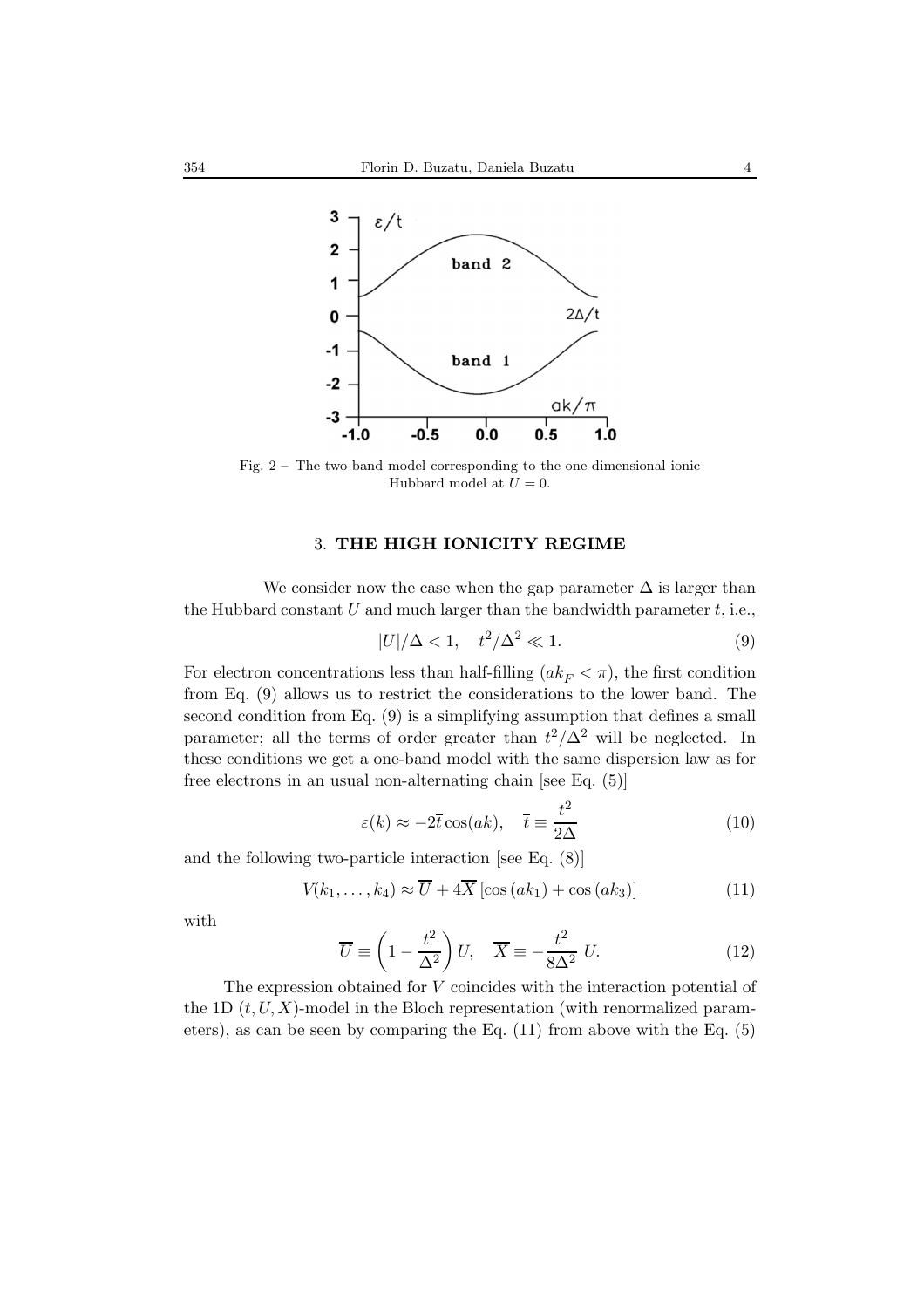from Ref. [14]. In the Wannier representation, the Hamiltonian corresponding to the Eqs.  $(10)$  and  $(11)$  writes

$$
H = -\overline{t} \sum_{j,\sigma} \left( c_{j,\sigma}^{\dagger} c_{j+1,\sigma} + c_{j+1,\sigma}^{\dagger} c_{j,\sigma} \right) + \overline{U} \sum_{j} n_{j,\uparrow} n_{j,\downarrow}
$$

$$
+ \overline{X} \sum_{j,\sigma} \left( c_{j,\sigma}^{\dagger} c_{j+1,\sigma} + c_{j+1,\sigma}^{\dagger} c_{j,\sigma} \right) \left( n_{j,-\sigma} + n_{j+1,-\sigma} \right) \tag{13}
$$

and it is the standard form of the 1D  $(t, U, X)$ -model, describing electrons with on-site  $(U)$  and bond-site  $(X)$  interactions. For quasi-1D materials with large bandwidth like conducting polymers, it has been shown that the  $X$  term is the next important term after the on-site repulsion U [12] and it takes *negative* values [15], in agreement with the Eq. (12) from above. The ground-state instabilities (charge and spin density waves, singlet superconductivity) of the 1D  $(t, U, X)$ -model have been analyzed in a mean-field-like approach in the Ref. [14].

In conclusion, in the high ionicity regime and below half-filling, the 1D IHM can be approximated by a one-band model with a narrower bandwidth, a reduced on-site interaction, and a small bond-site coupling term proportional to the on-site interaction and with *opposite* sign. Our result can be regarded as another derivation of the 1D  $(t, U, X)$ -model: the X term can appear from the on-site repulsion in the presence of a large site-alternating potential.

*Acknowledgement.* This work was supported by the research project CERES C4-163.

#### REFERENCES

- 1. J.B. Torrance, J.E. Vazquez, J.J. Mayerle, and V.Y. Lee, Phys. Rev. Lett., **46**, 253 (1981); **47**, 1747 (1981).
- 2. DM.J. Rice and E.J. Mele, Phys. Rev. Lett., **49**, 1455 (1982).
- 3. N. Nagaosa and J. Takimoto, J. Phys. Soc. Jpn., **55**, 2735 (1986); **55**, 2745 (1986); *ibid.*, **55**, 2754 (1986).
- 4. A. Girlando and A. Painelli, Phys. Rev., B **34**, 2131 (1986); A. Painelli and A. Girlando, *ibid.*, **37**, 5748 (1988); **39**, 9663 (1989).
- 5. T. Egami, S. Ishihara, and M. Tachiki, Science, **261**, 1307 (1993); S. Ishihara, T. Egami, and M. Tachiki, Phys. Rev., B **49**, 8944 (1994).
- 6. R. Resta and S. Sorella, Phys. Rev. Lett., **74**, 4738 (1995); **82**, 370 (1999).
- 7. J. Hubbard and J. B Torrance, Phys. Rev. Lett., **47**, 1750 (1981).
- 8. M. Fabrizio, A.O. Gogolin, and A.A. Nersesyan, Phys. Rev. Lett., **83**, 2014 (1999).
- 9. M. Nakamura, J. Phys. Soc. Jpn., **68**, 3123 (1999); Phys. Rev., B **61**, 16377 (2000).
- 10. F.D. Buzatu and E. Pieleanu, Rom. J. Phys., **42**, 185 (1997).
- 11. F.D. Buzatu and G. Jackeli, Phys. Lett., A **246**, 163 (1998).